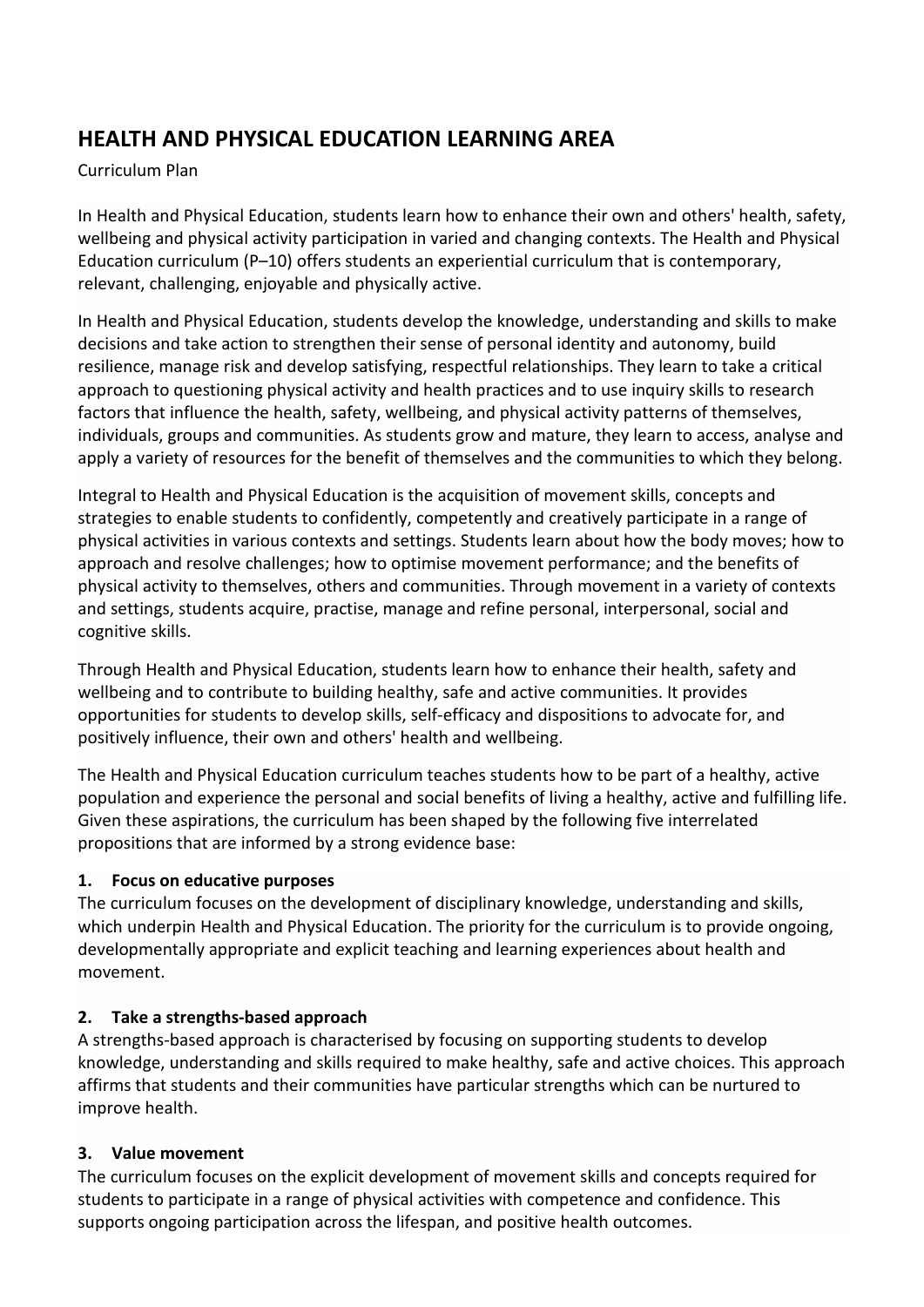#### **4. Develop health literacy**

The development of health literacy skills is essential for people to increase control over their health and for better management of disease and risk, at both an individual and population level. The curriculum focuses on developing knowledge, understanding and skills related to the following health literacy dimensions:

- functional knowledge, understanding and skills related to comprehending, evaluating and applying health information
- interactive knowledge, understanding and skills related to making decisions and setting goals to enhance health
- critical skills related to being able to selectively access and critically analyse health information from a variety of sources and apply this to promote own and others' health.

## **5. Include a critical inquiry approach**

The curriculum engages students in critical inquiry processes that develop research skills and the ability to appraise health and physical activity knowledge, and the way this influences decisionmaking and health-related behaviours

# **Lower School Years 7 to 10**

The Health and Physical Education department offers the following programs for year 7 to 10 Students.

| Subject                   | Year<br>Group | No of Hours per week |
|---------------------------|---------------|----------------------|
| <b>Physical Education</b> | $7 - 10$      |                      |
| <b>Health Education</b>   | $7 - 10$      |                      |

# **Upper School Years 11 to 12**

The Health and Physical Education department offers the following programs for year 11 to 12 Students.

| Subject                                                               | Year<br>Group | No of Hours per week |
|-----------------------------------------------------------------------|---------------|----------------------|
| <b>Health Studies</b><br><b>ATAR</b><br><b>GENERAL</b><br>PRELIMINARY | 11 & 12       | 5                    |
| <b>Physical Education Studies</b><br><b>ATAR</b><br><b>GENERAL</b>    | 11            | 5                    |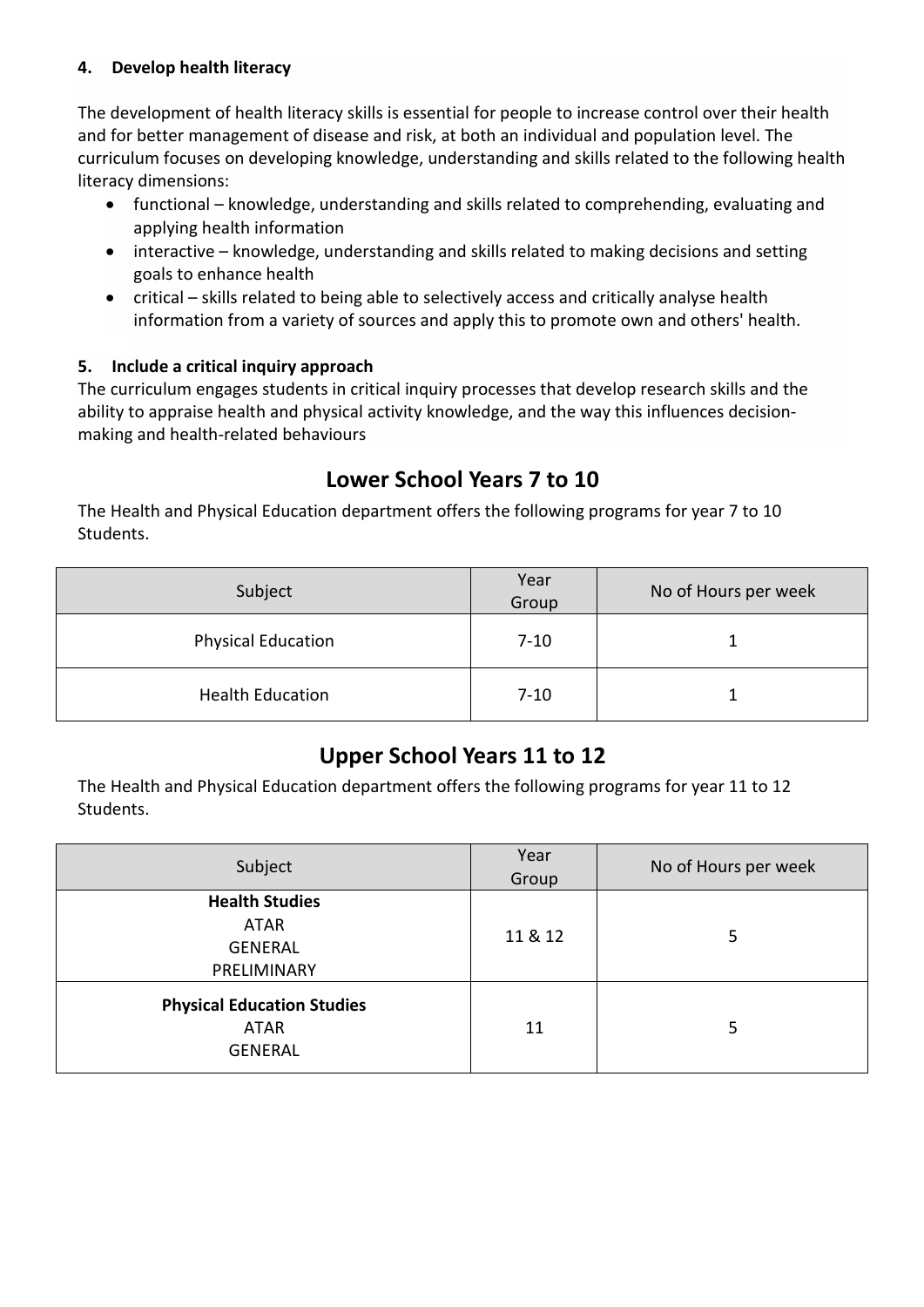#### **Guidelines for the Teachers in the delivery of the curriuculum**

#### **1. Teaching and Learning Programs:**

All teachers should distribute a copy of teaching program, assessment policy. All year 7-12 programs must be strictly followed. Any part of the program must not be changed without prior permission or consultation with the HOLA. All assessment tasks mentioned in this program must be administered all the time unless otherwise discussed with the HOLA. Any modification / change in the program / assessments tasks must be discussed in the general departmental meeting. The *WA SCSA Australian curriculum for Health and Physical Education* should be taught and delivered from January 2017.

#### **2**. **Assessments:**

a) All formal assessments must be carried out on the same week for respective year levels. Teachers are given responsibility for writing the tests, assessments, programs and answer keys. These documents will be sent to the HOLA for approval before distribution. Feedback must be given to students as soon as possible and students should do the correction in their own time and must understand their mistakes for that particular test.

|                                          | Term 1           |                                          | Term <sub>2</sub> |                                          | Term <sub>3</sub> |                                          | Term 4 |
|------------------------------------------|------------------|------------------------------------------|-------------------|------------------------------------------|-------------------|------------------------------------------|--------|
|                                          |                  |                                          |                   | Y7 - 10 Assessment Structure             |                   |                                          |        |
| <b>Health Task</b>                       | 10%              | <b>Health Task</b>                       | 10%               | <b>Health Task</b>                       | 10%               | <b>Health Task</b>                       | 10%    |
| <b>End of Term</b><br><b>Health Test</b> | 40%              | <b>End of Term</b><br><b>Health Test</b> | 40%               | <b>End of Term</b><br><b>Health Test</b> | 40%               | <b>End of Term</b><br><b>Health Test</b> | 40%    |
| <b>PE Marking</b><br><b>Rubric</b>       | 50%              | <b>PE Marking</b><br><b>Rubric</b>       | 50%               | <b>PE Marking</b><br><b>Rubric</b>       | 50%               | <b>PE Marking</b><br>Rubric              | 50%    |
| Semester 1%                              | 50%              | Semester 1%                              | 50%               | Semester 2%                              | 50%               | Semester 2%                              | 50%    |
|                                          | Semester 1 Total |                                          | 100%              |                                          | Semester 2 Total  |                                          | 100%   |

b) The HPE assessment schedule is as follows.

# **3. Reporting and Marks Analysis:**

Reports for every year group need to be submitted electronically on the iWise data base. Names of all the students at risk from year 12 should be given to the HOLA as well to the Deputy Principal fortnightly. HPE reports are due each semester but students for 7 – 10 are assessed each term. Once the marks are entered by the teachers, teachers send their analysis to the HOLA. Then HOLA analyses the results and send the report to the principal and to the Deputy Principal with the board report.

## **4. Teacher's resource files:**

All teachers must keep a resource file for each Year group on SharePoint containing:

- a) Programs
- b) Assessment tasks & marking keys
- c) Resources & worksheets

## **5. Students' portfolios/files:**

- a) Marked assessment tasks need to be put in students' portfolios.
- b) The Head of Learning Area is required to evaluate student's work to make sure that programs are followed and assessment items are marked properly.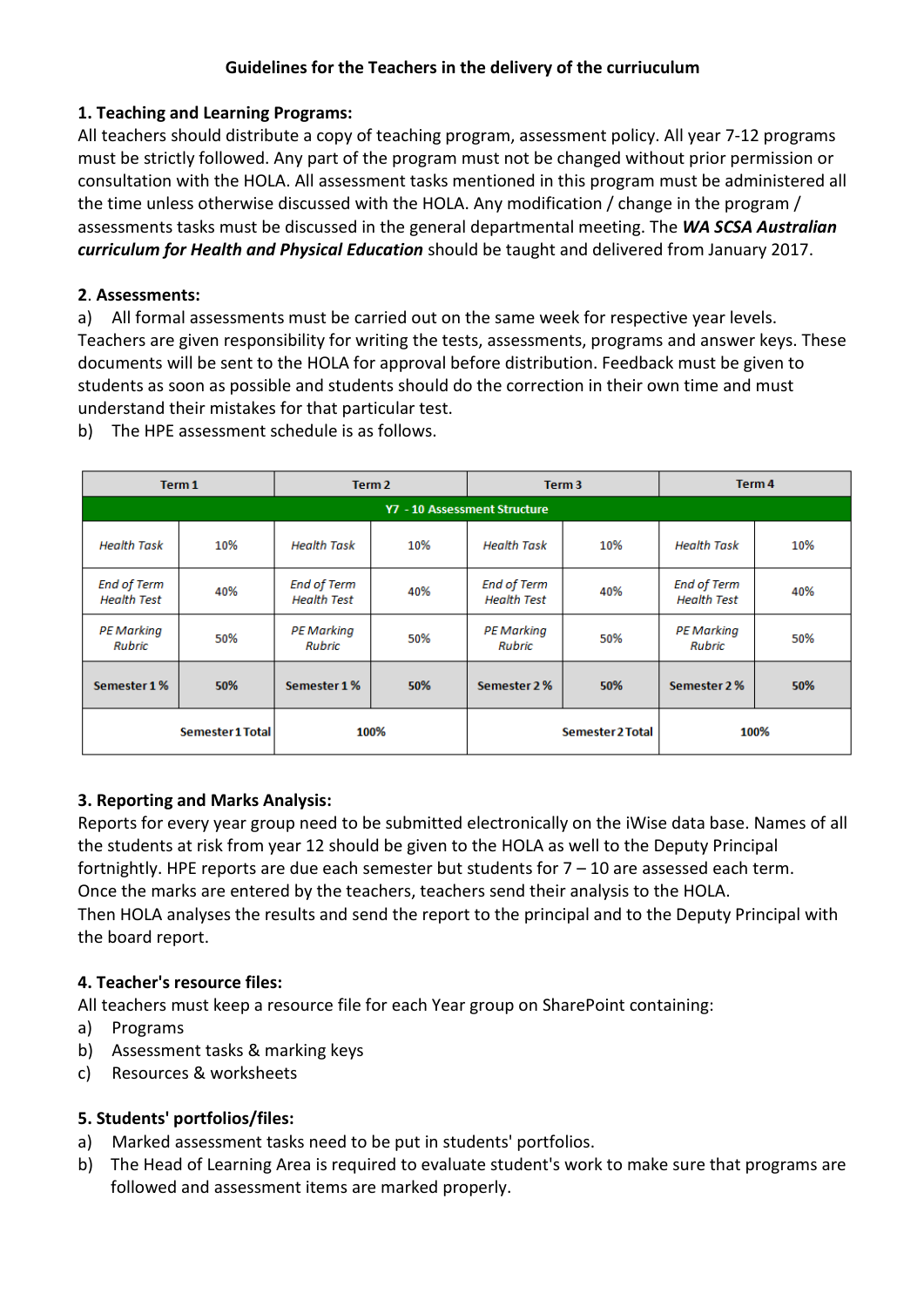#### **6. File inspections:**

With prior notification, the HOLA will be checking student' files. All teachers will be given a checklist prior to the file inspection date.

## **7. Teaching Year 11 & 12 subjects:**

The programs, tasks and exams for the Year 11 and 12 courses are managed by the teacher teaching that course. The teachers have to follow the programs designed by curriculum council and follow the guidelines mentioned by SCSA.

All teachers teaching Year 11 & 12 subjects must provide students with sufficient study materials and past WACE examination papers and must ensure that students practice. Fortnightly feedback about the students' performance should be given to HOLA and Deputy Principal.

## **8. External Moderation for Year 12 subjects:**

Teachers teaching Year 12 subjects should complete small group moderation if the number of students is less than 10.

**9. Internal Moderation:** Internal moderation is done once a semester where teachers from Kewdale, Thornlie and Dianella come to Kewdale and moderate student work. This will take place at the second staff meeting in each semester.

**10. Students' work samples**: Teachers must give the HOLA the work samples of their students every term.

**11. Relief work:** HPE staff must notify the HOLA and leave relief when they are not able to make it to work. Staff must ensure that:

- Relief is left in iWise
- Classroom relief is provided for every PE. Only PE trained teachers are allowed to take PE lessons.
- If it is an emergency, staff must notify the HOLA who must then set relief for your class.

**13. Professional Development**: Teachers must get their P.D approved from the HOLA before they register for the P.D. The HOLA has to get the approval from the Principal.

**14. Consensus Moderation**: Teachers teaching Year 11 & 12 must attend **consensus moderation meetings**. The information will be sent to the teachers by Deputy Principal. All work to be crossmarked.

**15. Department Meetings**: All the teachers must attend department meetings organised by HOLA.

# **16. Ordering – Books, equipment & resources**

Please send the department Education Assistant any request with all the relevant details via email and CC the HOLA. This creates a system for requests, one that we can track, manage and approve. Any requests not submitted through the EA might be lost in the system and subsequently not approved by the HOLA.

# **17. Students Uniform –** *"No change of clothes – no play"*

Staff are to implement a *"No change of clothes – no play"* policy towards the active participation in PE from Years 7 - 12. Please follow the behavioural policy when students continually fail to meet the expectations of the department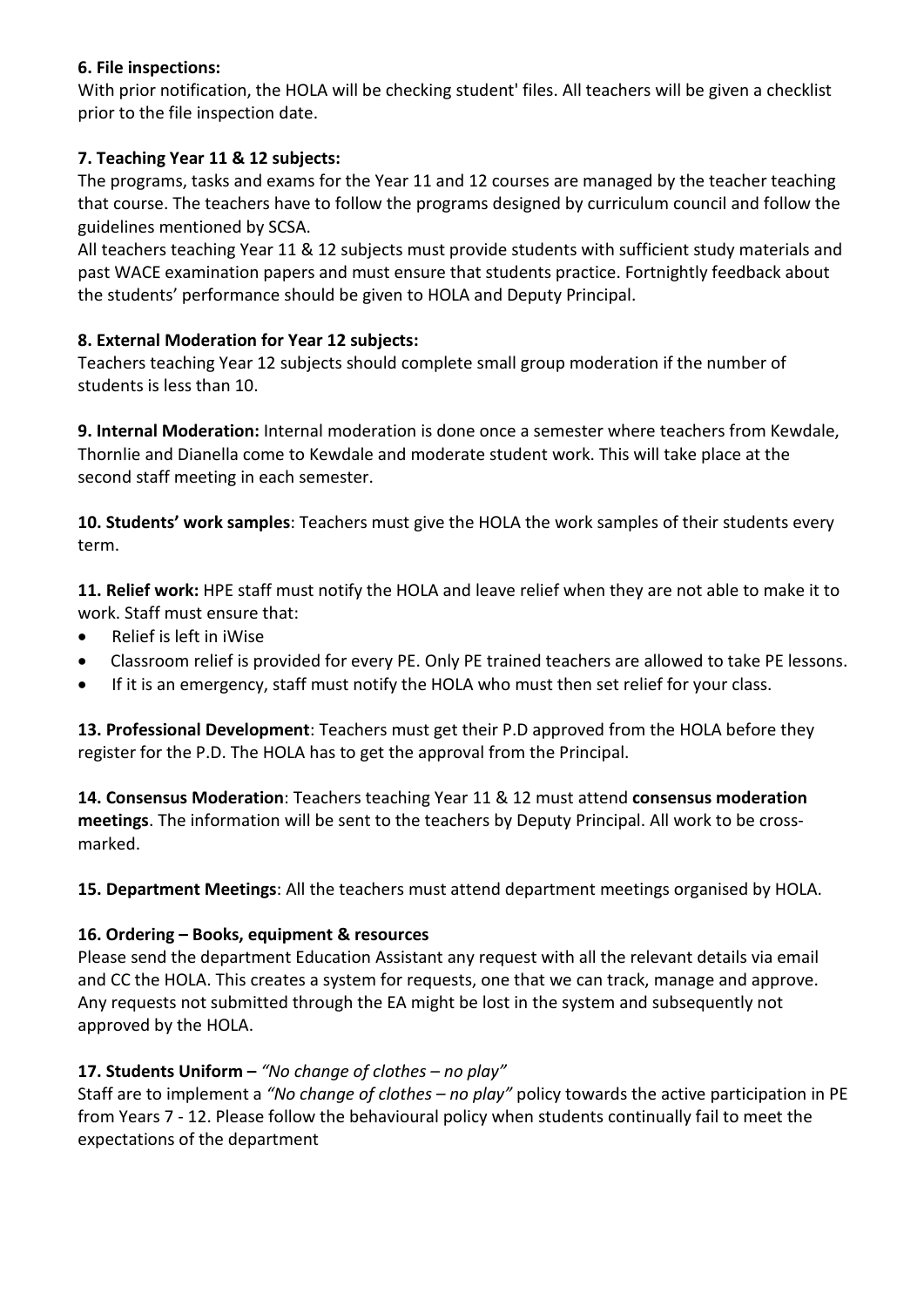# **Health and Physical Education Programs Y7 – 10**

# **Physical Education Course Outline**

|            | Term1                       | Term 2                     | Term 3                              | Term 4               |
|------------|-----------------------------|----------------------------|-------------------------------------|----------------------|
| Year 7     | Invasion/Territory<br>Games | Wall/Net & Target<br>Games | Striking /<br><b>Fielding Games</b> | <b>Sport Science</b> |
| Year 8     | Wall/Net & Target           | Striking/Fielding          | <b>Sport Science</b>                | Invasion             |
| Year 9     | Striking/Fielding           | <b>Sport Science</b>       | Invasion                            | Wall/Net & Target    |
| Year<br>10 | <b>Sport Science</b>        | Invasion                   | Wall/Net<br>&Target                 | Striking/Fielding    |

# **Health Education Course Outline**

|                   | Term1                                        | Term 2                                                    | Term 3                                                       | Term 4                                         |
|-------------------|----------------------------------------------|-----------------------------------------------------------|--------------------------------------------------------------|------------------------------------------------|
| Year 7            | <b>Promoting Health</b>                      | <b>Protect Yourself</b>                                   | Relationships and<br><b>Transitions</b>                      | Health Benefits of<br><b>Physical Activity</b> |
| Year <sub>8</sub> | <b>Bullying and Online</b><br>Responsibility | Who am I?                                                 | Mental Health                                                | <b>Health Promotion</b><br>Activities          |
| Year 9            | <b>Factors that Affect</b><br>Health         | Health and<br><b>Wellbeing: Actions</b><br>and Strategies | Health Inquiry                                               | Growing Up                                     |
| Year 10           | Personal Identity:<br>Society and Culture    | Health in the Media                                       | Critical Health<br>Literacy: Skills and<br><b>Strategies</b> | Keys For Life                                  |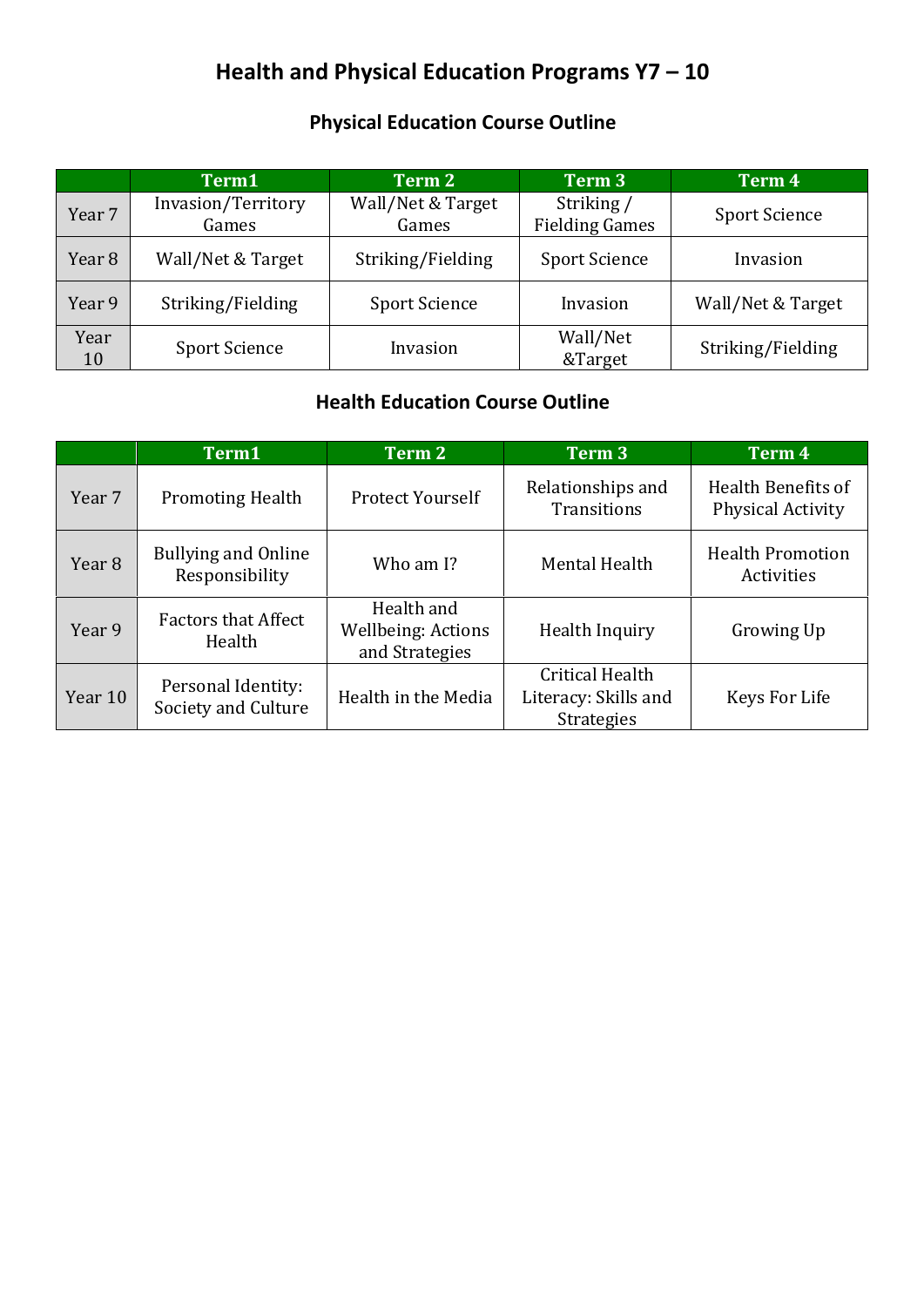# **Health and Physical Education Programs Y11 - 12**

#### **Year 11 & 12 Health ATAR**

The Health Studies ATAR course focuses on the study of health as a dynamic quality of human life. Students undertaking this course develop the knowledge, understanding and skills necessary to promote an understanding of the importance of personal and community action in promoting health. The influence of social, environmental, economic and biomedical determinants of health is a key focus of the course. Other course content includes the influence of beliefs, attitudes and values on health behaviour, and the importance of self-management and interpersonal skills in making healthy decisions.

Using an inquiry process, students draw on their knowledge and understandings of health concepts and investigate health issues of interest. Through this process, they develop research skills that can be applied to a range of health issues or concerns.

This course will prepare students for career and employment pathways in a range of health and community service industries. Students will have the opportunity to develop key employability and life skills, including communication, leadership, initiative and enterprise. Inquiry skills will equip students to adapt to current and future studies and work environments.

**Prerequisites for Year 11 entry**: Grade B or above in Year 10 Health Studies **Prerequisites for Year 12 entry**: Grade B or above in Year 11 ATAR Health Studies

#### **Year 11 Health General**

The Health Studies General course focuses on the study of health as a dynamic quality of human life. Students undertaking this course develop the knowledge, understanding and skills necessary to promote an understanding of the importance of personal and community action in promoting health. The influence of social, environmental, economic and biological determinants of health is a key focus of the course. Other course content includes the influence of beliefs, attitudes and values on health behaviour, and the importance of self-management and interpersonal skills in making healthy decisions.

Using an inquiry process, students draw on their knowledge and understandings of health concepts and investigate health issues of interest. Through this process, they develop research skills that can be applied to a range of health issues or concerns.

This course will prepare students for career and employment pathways in a range of health and community service industries. Students will have the opportunity to develop key employability and life skills, including communication, leadership, initiative and enterprise. Inquiry skills will equip students to adapt to current and future studies and work environments

**Prerequisites for Year 11 entry**: Grade C or above in Year 10 Health Studies **Prerequisites for Year 12 entry**: Grade C or above in Year 11 General Health Studies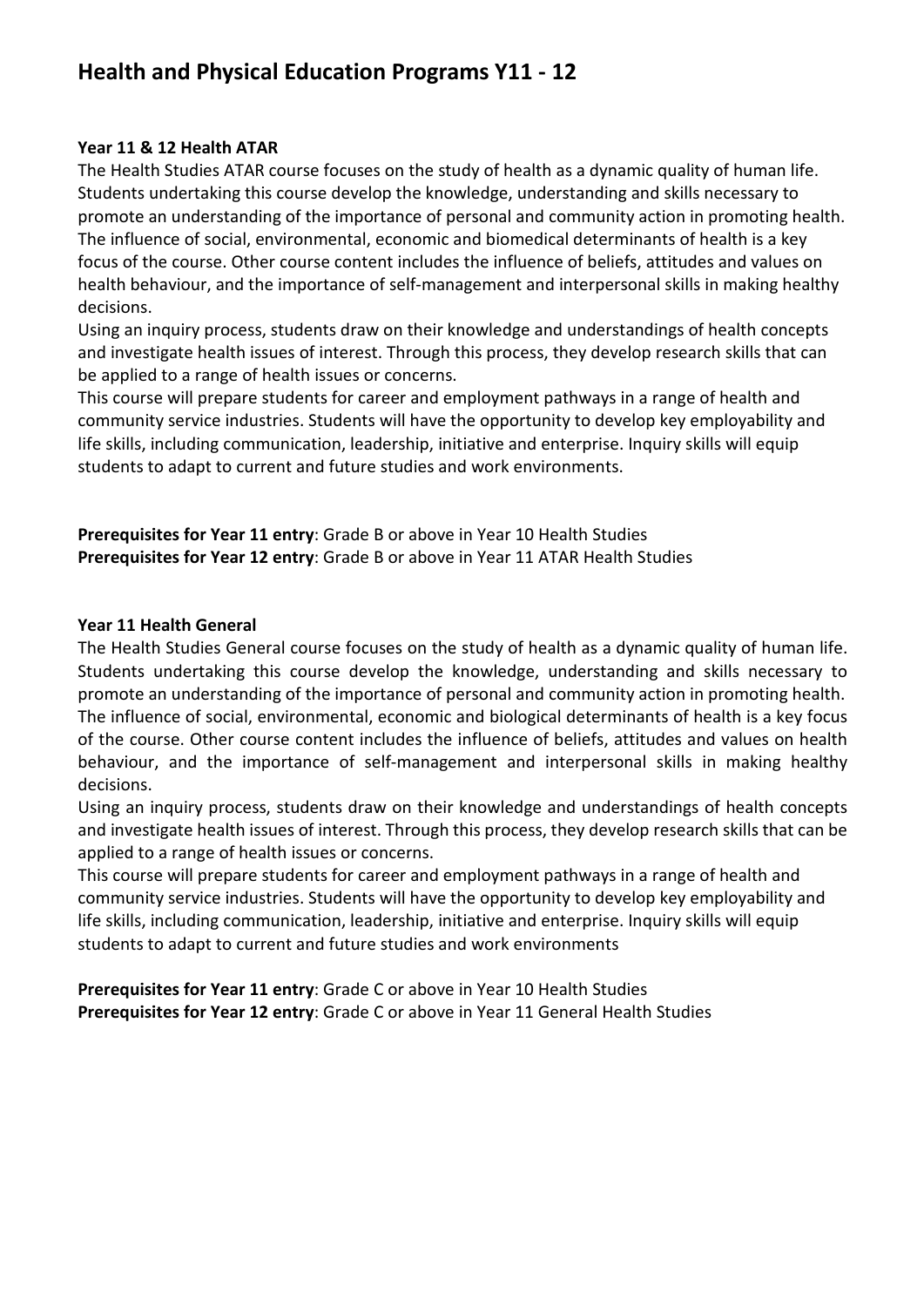#### **Year 12 Preliminary Health Studies**

The Health and Physical Education Preliminary course provides students with the opportunity to enhance their own and others' health, safety, wellbeing, and to participate in physical activity. It offers students an experiential curriculum that is contemporary and relevant.

In the Health and Physical Education Preliminary course, students are encouraged to strengthen their sense of self, and to build and maintain satisfying relationships. It assists with their development of resilience, decision making and ability to take actions to promote their health, safety and physical activity participation. Opportunities are provided for students to access and use resources for themselves and the communities with which they identify and to which they belong.

Integral to the Health and Physical Education Preliminary course is the acquisition of movement skills that enable students to confidently and competently participate in a range of physical activities. Students develop movement skills in a variety of physical activities as a foundation for lifelong physical activity participation. In doing so, they have opportunities to develop an appreciation of the significance of physical activity and outdoor recreation. Movement is a powerful medium for learning through which students can acquire, practise and refine personal, interpersonal, behavioural and social skills.

#### **No prerequisites for entry into Year 11**

#### **Year 11 ATAR Physical Education Studies**

Study of the Physical Education Studies ATAR course contributes to the development of the whole person. It promotes the physical, social and emotional growth of students. Throughout the course, emphasis is placed on understanding and improving performance in physical activities. The integration of theory and practice is central to studies in this course.

The Physical Education Studies ATAR course focuses on the complex interrelationships between motor learning and psychological, biomechanical and physiological factors that influence individual and team performance. Students engage as performers, leaders, coaches, analysts and planners of physical activity. Physical activity serves both as a source of content and data and as a medium for learning. Learning in the Physical Education Studies ATAR course cannot be separated from active participation in physical activities, and involves students in closely integrated written, oral and physical learning experiences, based upon the study of selected physical activities.

The course appeals to students with varying backgrounds, physical activity knowledge and dispositions. Students analyse the performance of themselves and others, apply theoretical principles and plan programs to enhance performance. Physical activity and sport are used to develop skills and performance along with an understanding of physiological, anatomical, psychological, biomechanical and skill learning applications.

The course prepares students for a variety of post-school pathways, including immediate employment or tertiary studies. It provides students with an increasingly diverse range of employment opportunities in the sport, leisure and recreation industries, education, sport development, youth work, and health and medical fields linked to physical activity and sport. The course also equips students to take on volunteer and leadership roles in community activities.

**Prerequisites for Year 11 entry**: Grade B or above in Year 10 PE Studies